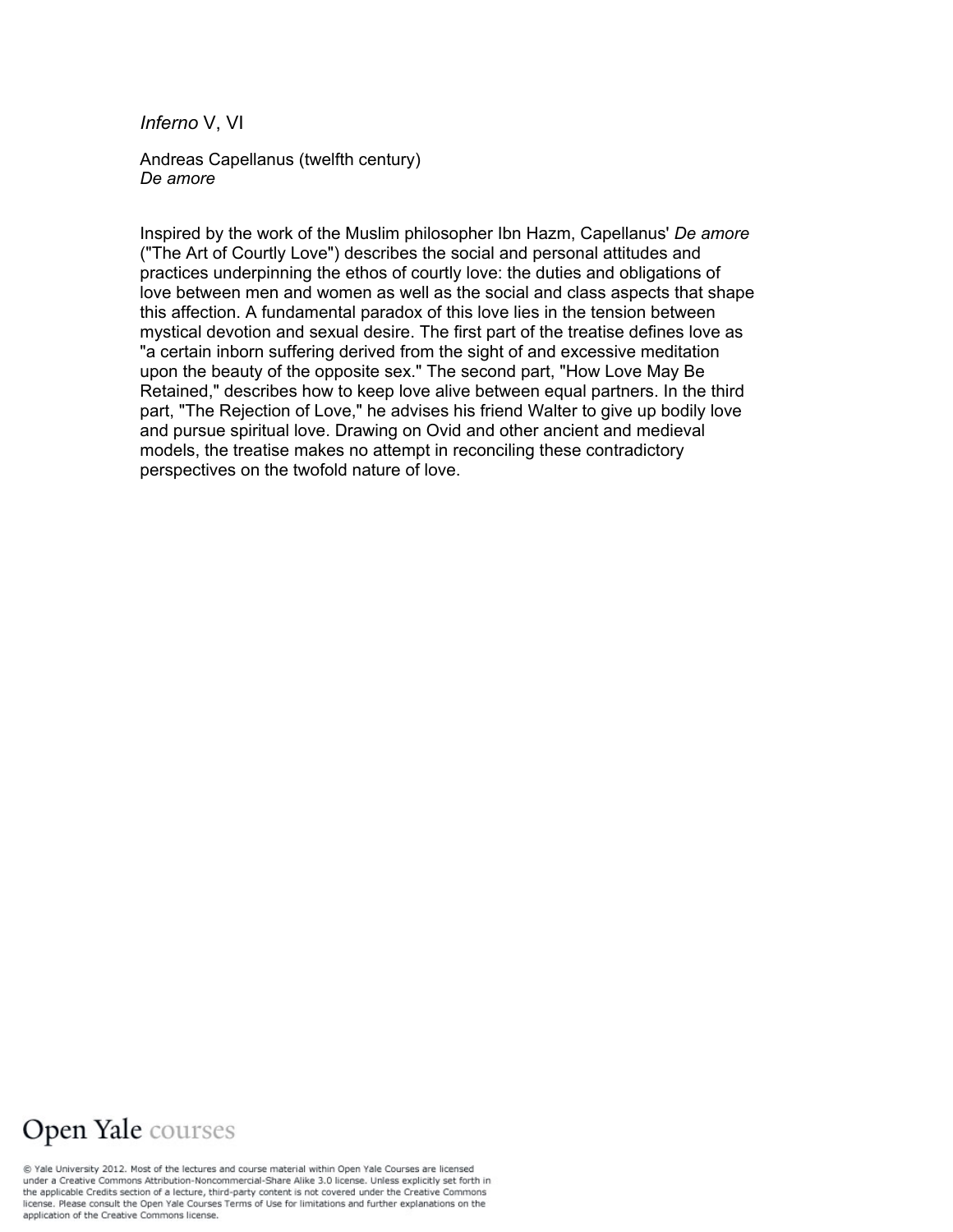*Inferno* V, VI

Virgil (70 B.C. - 19 B.C.) Book VI, *Aeneid*

After its hurried departure from Carthage, the Trojan fleet arrives on the shore of Italy. Aeneas organizes the funeral rites for his father, Anchises, and ventures inland. He visits the Sibyl's temple in order to learn what lies ahead for him in this promised land. The temple leads into a vast mysterious cave, wherein Aeneas meets her. She tells him that the dangers at sea are past, but new dangers await him in the newly-found land. Prompted by Anchises, who appears in his dream, Aeneas undertakes a journey through the underworld to consult the ghost of his dead father.

#### **Liber Sexus,** *Aeneid*

Sic fatur lacrimans, classique immittit habenas et tandem Euboicis Cumarum adlabitur oris. obuertunt pelago proras; tum dente tenaci ancora fundabat nauis et litora curuae praetexunt puppes. iuuenum manus emicat ardens 5 litus in Hesperium; quaerit pars semina flammae abstrusa in uenis silicis, pars densa ferarum tecta rapit siluas inuentaque flumina monstrat. at pius Aeneas arces quibus altus Apollo praesidet horrendaeque procul secreta Sibyllae, 10 antrum immane, petit, magnam cui mentem animumque Delius inspirat uates aperitque futura. iam subeunt Triuiae lucos atque aurea tecta.

Daedalus, ut fama est, fugiens Minoia regna praepetibus pennis ausus se credere caelo 15 insuetum per iter gelidas enauit ad Arctos, Chalcidicaque leuis tandem super astitit arce. redditus his primum terris tibi, Phoebe, sacrauit remigium alarum posuitque immania templa. in foribus letum Androgeo; tum pendere poenas 20 Cecropidae iussi (miserum!) septena quotannis corpora natorum; stat ductis sortibus urna. contra elata mari respondet Cnosia tellus: hic crudelis amor tauri suppostaque furto Pasiphae mixtumque genus prolesque biformis 25 Minotaurus inest, Veneris monimenta nefandae, hic labor ille domus et inextricabilis error; magnum reginae sed enim miseratus amorem Daedalus ipse dolos tecti ambagesque resoluit, caeca regens filo uestigia. tu quoque magnam 30

# **Open Yale** courses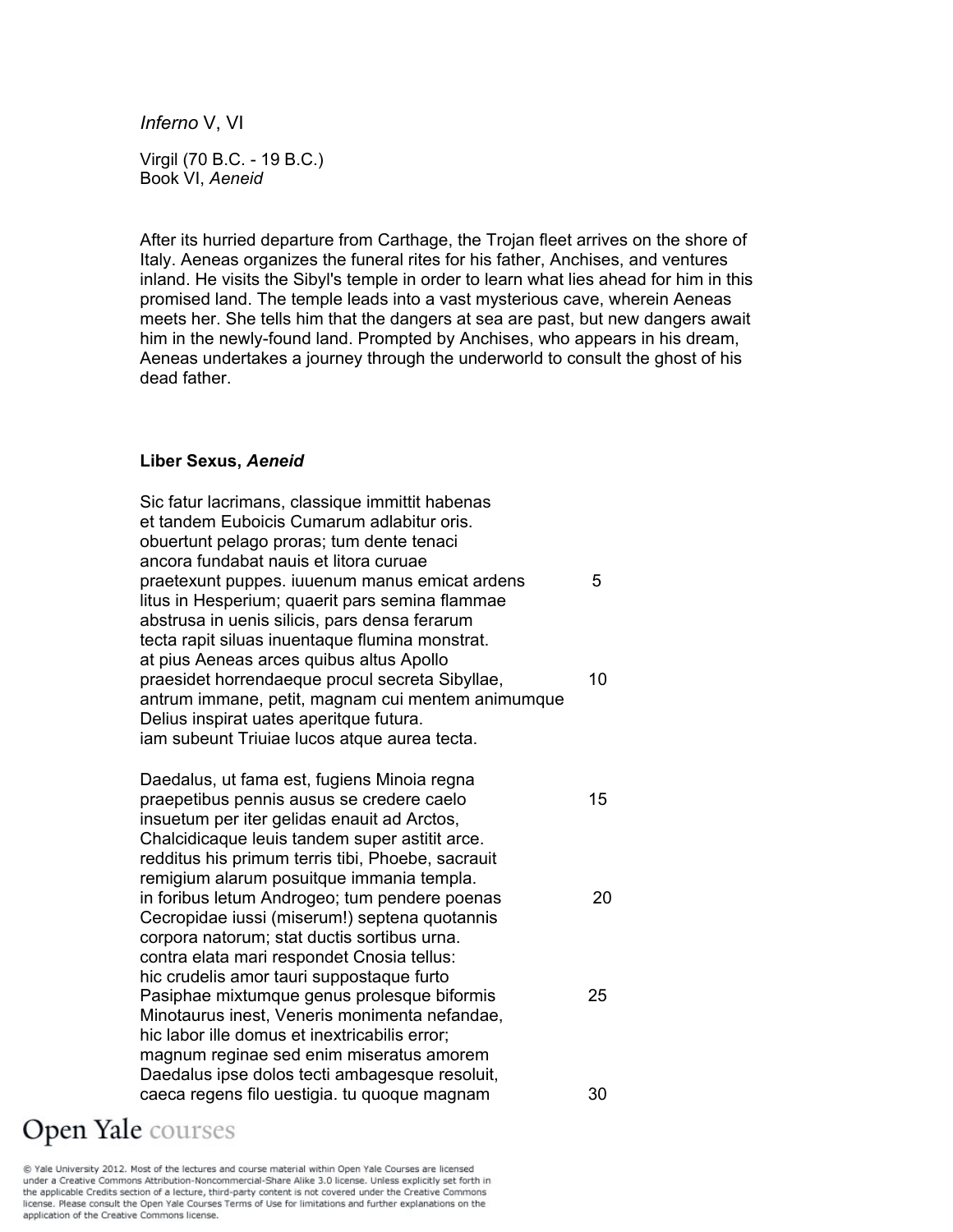partem opere in tanto, sineret dolor, Icare, haberes. bis conatus erat casus effingere in auro, bis patriae cecidere manus. quin protinus omnia perlegerent oculis, ni iam praemissus Achates adforet atque una Phoebi Triuiaeque sacerdos, 35 Deiphobe Glauci, fatur quae talia regi: 'non hoc ista sibi tempus spectacula poscit; nunc grege de intacto septem mactare iuuencos praestiterit, totidem lectas ex more bidentis.' talibus adfata Aenean (nec sacra morantur 40 iussa uiri) Teucros uocat alta in templa sacerdos. Excisum Euboicae latus ingens rupis in antrum, quo lati ducunt aditus centum, ostia centum, unde ruunt totidem uoces, responsa Sibyllae. uentum erat ad limen, cum uirgo 'poscere fata 45 tempus' ait; 'deus ecce deus!' cui talia fanti ante fores subito non uultus, non color unus, non comptae mansere comae; sed pectus anhelum, et rabie fera corda tument, maiorque uideri nec mortale sonans, adflata est numine quando 50 iam propiore dei. 'cessas in uota precesque, Tros' ait 'Aenea? cessas? neque enim ante dehiscent attonitae magna ora domus.' et talia fata conticuit. gelidus Teucris per dura cucurrit ossa tremor, funditque preces rex pectore ab imo: 55 'Phoebe, grauis Troiae semper miserate labores, Dardana qui Paridis derexti tela manusque corpus in Aeacidae, magnas obeuntia terras tot maria intraui duce te penitusque repostas Massylum gentis praetentaque Syrtibus arua: 60 iam tandem Italiae fugientis prendimus oras. hac Troiana tenus fuerit fortuna secuta; uos quoque Pergameae iam fas est parcere genti, dique deaeque omnes, quibus obstitit Ilium et ingens gloria Dardaniae. tuque, o sanctissima uates, 65 praescia uenturi, da (non indebita posco regna meis fatis) Latio considere Teucros errantisque deos agitataque numina Troiae. tum Phoebo et Triuiae solido de marmore templum instituam festosque dies de nomine Phoebi. 70 te quoque magna manent regnis penetralia nostris: hic ego namque tuas sortis arcanaque fata dicta meae genti ponam, lectosque sacrabo, alma, uiros. foliis tantum ne carmina manda, ne turbata uolent rapidis ludibria uentis;  $\frac{75}{ }$ ipsa canas oro.' finem dedit ore loquendi.

At Phoebi nondum patiens immanis in antro bacchatur uates, magnum si pectore possit excussisse deum: tanto magis ille fatigat Open Yale courses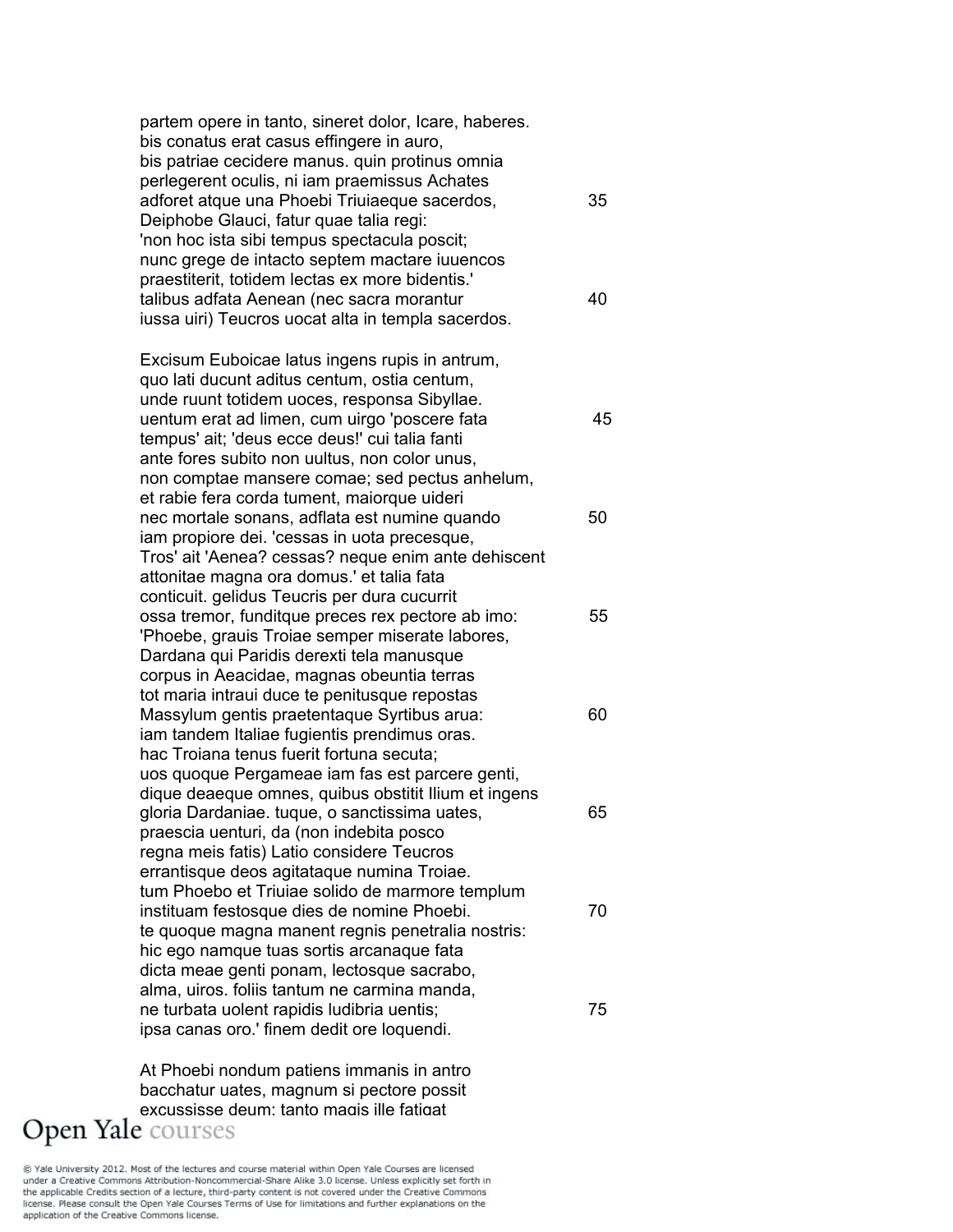os rabidum, fera corda domans, fingitque premendo. 60 ostia iamque domus patuere ingentia centum sponte sua uatisque ferunt responsa per auras: 'o tandem magnis pelagi defuncte periclis (sed terrae grauiora manent), in regna Lauini Dardanidae uenient (mitte hanc de pectore curam), 85 sed non et uenisse uolent. bella, horrida bella, et Thybrim multo spumantem sanguine cerno. non Simois tibi nec Xanthus nec Dorica castra defuerint; alius Latio iam partus Achilles, natus et ipse dea; nec Teucris addita Iuno 90 usquam aberit, cum tu supplex in rebus egenis quas gentis Italum aut quas non oraueris urbes! causa mali tanti coniunx iterum hospita Teucris externique iterum thalami. tu ne cede malis, sed contra audentior ito, 95 qua tua te Fortuna sinet. uia prima salutis (quod minime reris) Graia pandetur ab urbe.'

### **Translation Book VI,** *Aeneid*

He said, and wept; then spread his sails before The winds, and reach'd at length the Cumaean shore: Their anchors dropp'd, his crew the vessels moor. They turn their heads to sea, their sterns to land, And greet with greedy joy th' Italian strand. Some strike from clashing flints their fiery seed; Some gather sticks, the kindled flames to feed, Or search for hollow trees, and fell the woods, Or trace thro' valleys the discover'd floods. Thus, while their sev'ral charges they fulfil, The pious prince ascends the sacred hill Where Phoebus is ador'd; and seeks the shade Which hides from sight his venerable maid. Deep in a cave the Sibyl makes abode; Thence full of fate returns, and of the god. Thro' Trivia's grove they walk; and now behold, And enter now, the temple roof'd with gold. When Daedalus, to fly the Cretan shore, His heavy limbs on jointed pinions bore, (The first who sail'd in air,) 't is sung by Fame, To the Cumaean coast at length he came, And here alighting, built this costly frame. Inscrib'd to Phoebus, here he hung on high The steerage of his wings, that cut the sky: Then o'er the lofty gate his art emboss'd Androgeos' death, and off'rings to his ghost;

# Open Yale courses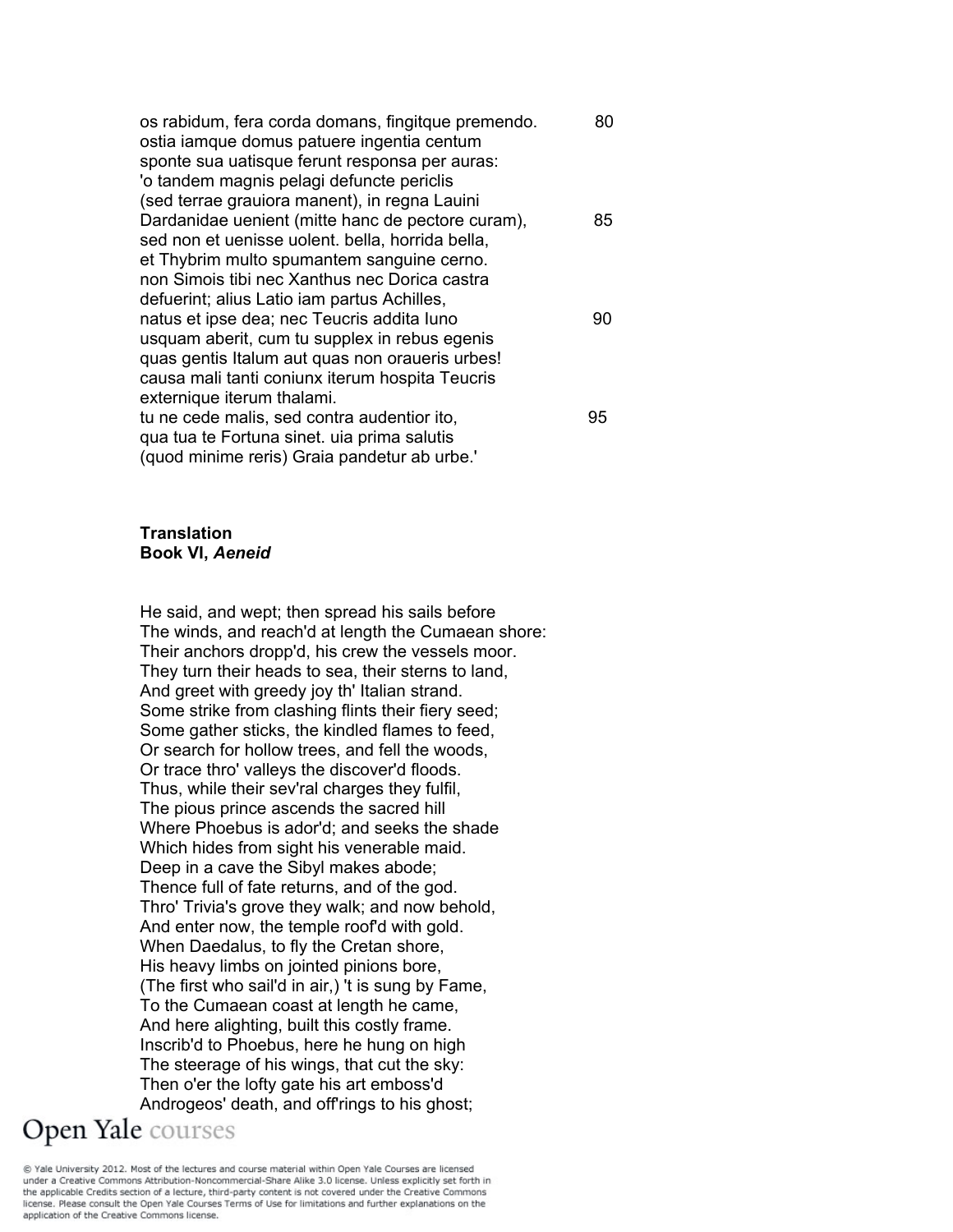Sev'n youths from Athens yearly sent, to meet The fate appointed by revengeful Crete. And next to those the dreadful urn was plac'd, In which the destin'd names by lots were cast: The mournful parents stand around in tears, And rising Crete against their shore appears. There too, in living sculpture, might be seen The mad affection of the Cretan queen; Then how she cheats her bellowing lover's eye; The rushing leap, the doubtful progeny, The lower part a beast, a man above, The monument of their polluted love. Not far from thence he grav'd the wondrous maze, A thousand doors, a thousand winding ways: Here dwells the monster, hid from human view, Not to be found, but by the faithful clew; Till the kind artist, mov'd with pious grief, Lent to the loving maid this last relief, And all those erring paths describ'd so well That Theseus conquer'd and the monster fell. Here hapless Icarus had found his part, Had not the father's grief restrain'd his art. He twice assay'd to cast his son in gold; Twice from his hands he dropp'd the forming mold. All this with wond'ring eyes Aeneas view'd; Each varying object his delight renew'd: Eager to read the rest- Achates came, And by his side the mad divining dame, The priestess of the god, Deiphobe her name. "Time suffers not," she said, "to feed your eyes With empty pleasures; haste the sacrifice. Sev'n bullocks, yet unyok'd, for Phoebus choose, And for Diana sev'n unspotted ewes." This said, the servants urge the sacred rites, While to the temple she the prince invites. A spacious cave, within its farmost part, Was hew'd and fashion'd by laborious art Thro' the hill's hollow sides: before the place, A hundred doors a hundred entries grace; As many voices issue, and the sound Of Sybil's words as many times rebound. Now to the mouth they come. Aloud she cries: "This is the time; enquire your destinies. He comes; behold the god!" Thus while she said, (And shiv'ring at the sacred entry stay'd,) Her color chang'd; her face was not the same, And hollow groans from her deep spirit came. Her hair stood up; convulsive rage possess'd Her trembling limbs, and heav'd her lab'ring breast. Greater than humankind she seem'd to look, And with an accent more than mortal spoke. **Open Yale** courses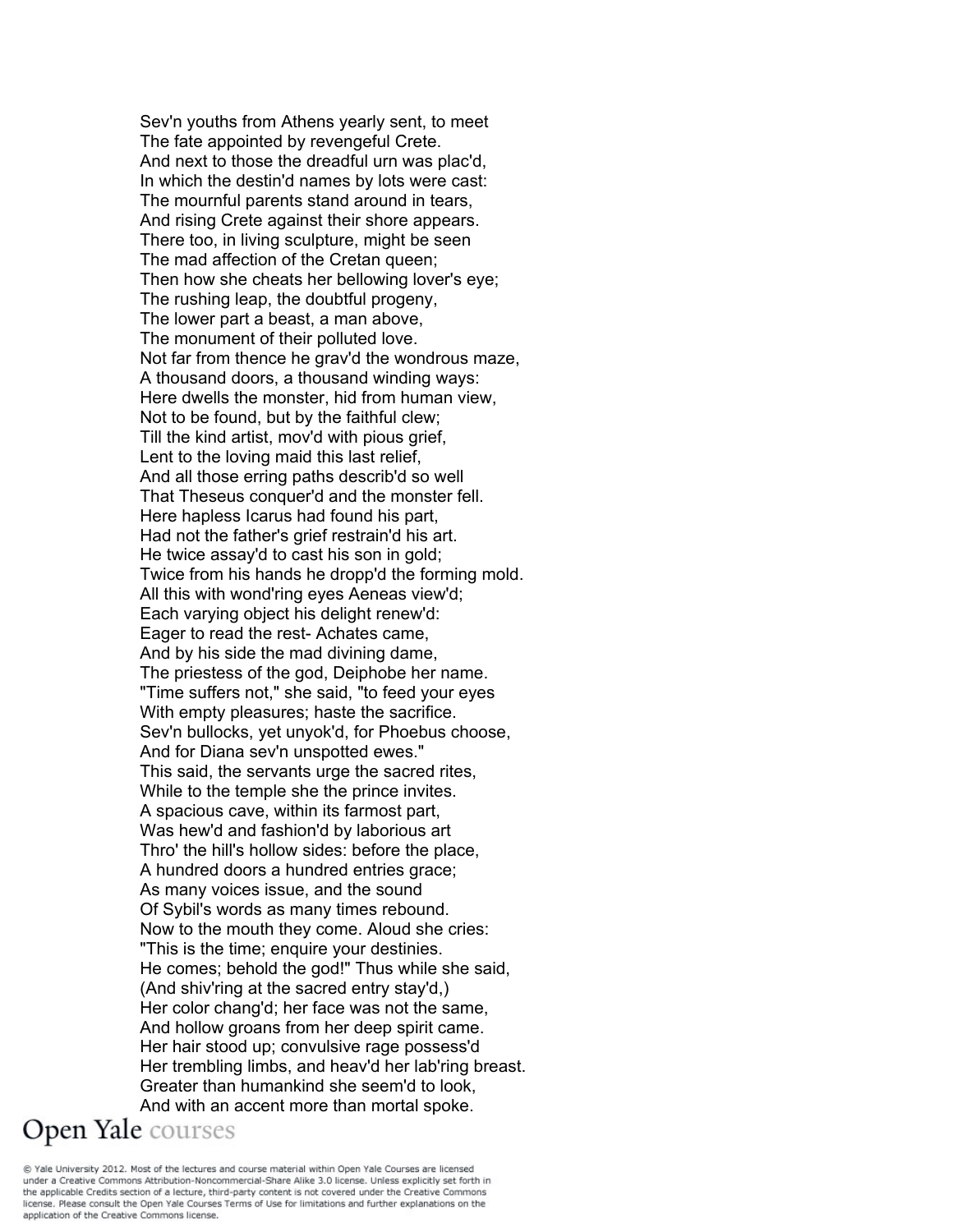Her staring eyes with sparkling fury roll; When all the god came rushing on her soul. Swiftly she turn'd, and, foaming as she spoke: "Why this delay?" she cried- "the pow'rs invoke! Thy pray'rs alone can open this abode; Else vain are my demands, and dumb the god." She said no more. The trembling Trojans hear, O'erspread with a damp sweat and holy fear. The prince himself, with awful dread possess'd, His vows to great Apollo thus address'd: "Indulgent god, propitious pow'r to Troy, Swift to relieve, unwilling to destroy, Directed by whose hand the Dardan dart Pierc'd the proud Grecian's only mortal part: Thus far, by fate's decrees and thy commands, Thro' ambient seas and thro' devouring sands, Our exil'd crew has sought th' Ausonian ground; And now, at length, the flying coast is found. Thus far the fate of Troy, from place to place, With fury has pursued her wand'ring race. Here cease, ye pow'rs, and let your vengeance end: Troy is no more, and can no more offend. And thou, O sacred maid, inspir'd to see Th' event of things in dark futurity; Give me what Heav'n has promis'd to my fate, To conquer and command the Latian state; To fix my wand'ring gods, and find a place For the long exiles of the Trojan race. Then shall my grateful hands a temple rear To the twin gods, with vows and solemn pray'r; And annual rites, and festivals, and games, Shall be perform'd to their auspicious names. Nor shalt thou want thy honors in my land; For there thy faithful oracles shall stand, Preserv'd in shrines; and ev'ry sacred lay, Which, by thy mouth, Apollo shall convey: All shall be treasur'd by a chosen train Of holy priests, and ever shall remain. But O! commit not thy prophetic mind To flitting leaves, the sport of ev'ry wind, Lest they disperse in air our empty fate; Write not, but, what the pow'rs ordain, relate." Struggling in vain, impatient of her load, And lab'ring underneath the pond'rous god, The more she strove to shake him from her breast, With more and far superior force he press'd; Commands his entrance, and, without control, Usurps her organs and inspires her soul. Now, with a furious blast, the hundred doors Ope of themselves; a rushing whirlwind roars Within the cave, and Sibyl's voice restores:

@ Yale University 2012. Most of the lectures and course material within Open Yale Courses are licensed under a Creative Commons Attribution-Noncommercial-Share Alike 3.0 license. Unless explicitly set forth in the applicable Credits section of a lecture, third-party content is not covered under the Creative Commons license. Please consult the Open Yale Courses Terms of Use for limitations and further explanations on the application of the Creative Commons license.

**Open Yale** courses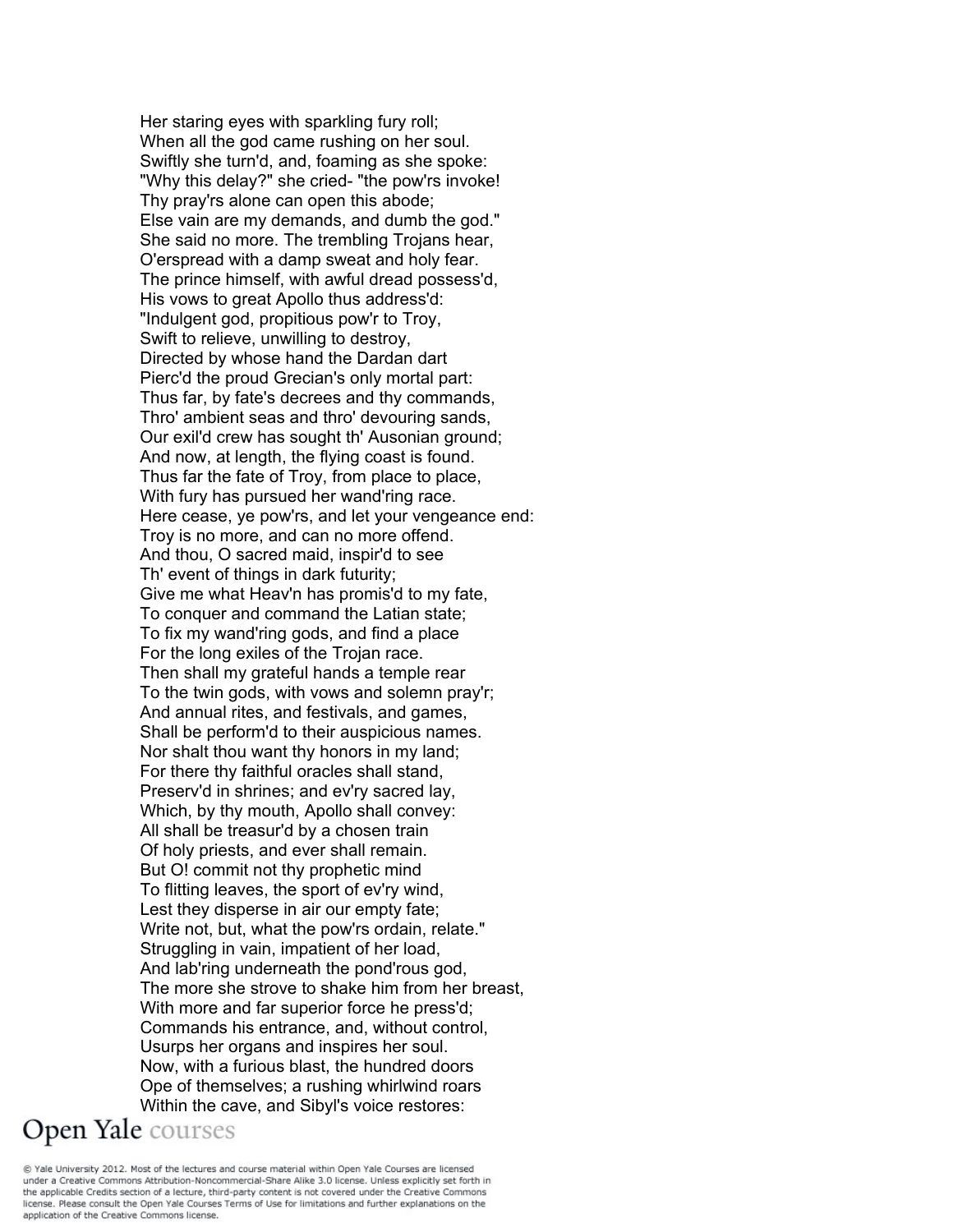"Escap'd the dangers of the wat'ry reign, Yet more and greater ills by land remain. The coast, so long desir'd (nor doubt th' event), Thy troops shall reach, but, having reach'd, repent. Wars, horrid wars, I view- a field of blood, And Tiber rolling with a purple flood. Simois nor Xanthus shall be wanting there: A new Achilles shall in arms appear, And he, too, goddess-born. Fierce Juno's hate, Added to hostile force, shall urge thy fate. To what strange nations shalt not thou resort, Driv'n to solicit aid at ev'ry court! The cause the same which Ilium once oppress'd; A foreign mistress, and a foreign guest. But thou, secure of soul, unbent with woes, The more thy fortune frowns, the more oppose. The dawnings of thy safety shall be shown From whence thou least shalt hope, a Grecian town."

(Translation by John Dryden)

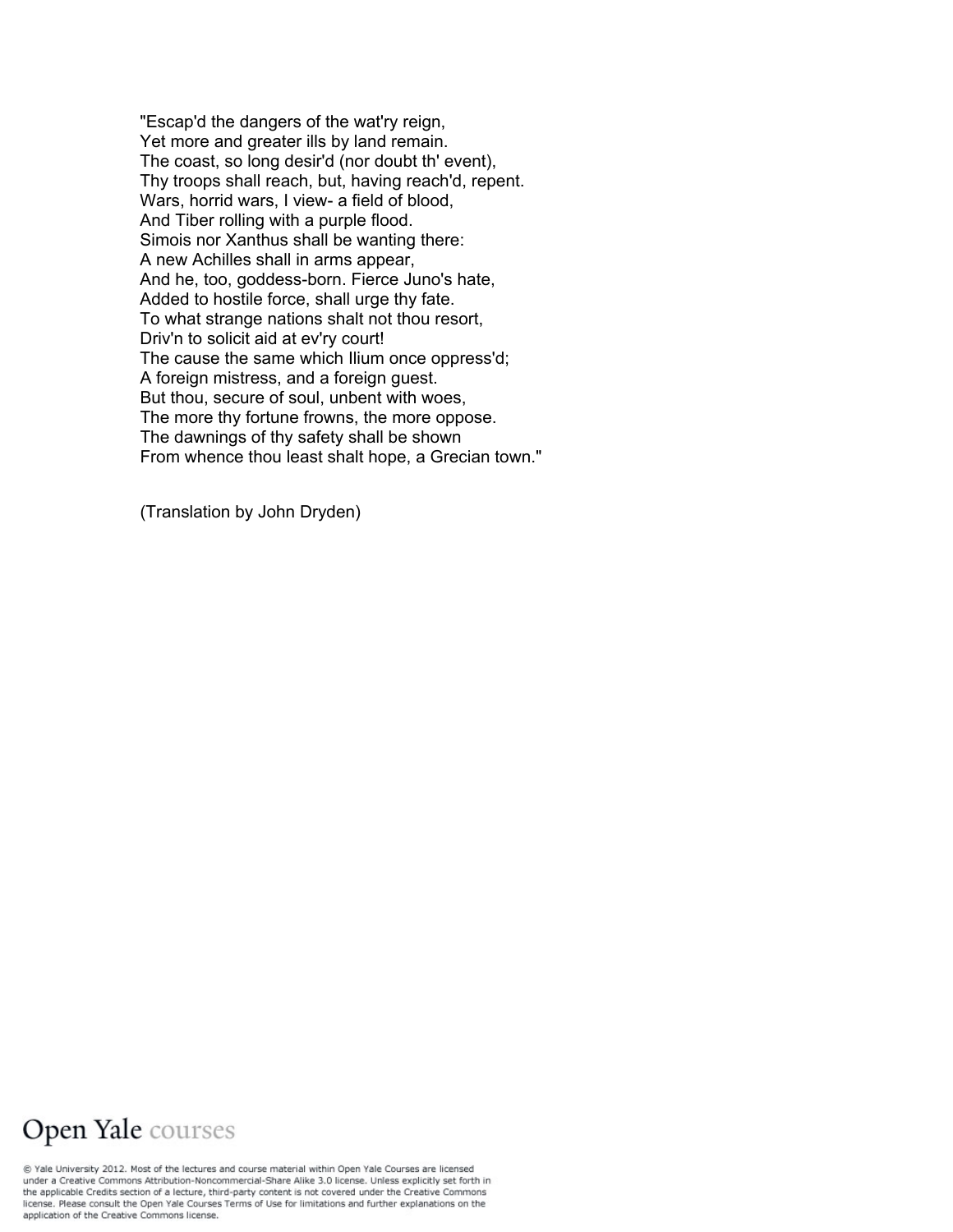*Inferno* V, VI

Thomas Aquinas (c.1225-1274) *Summa Theologiae*

Thomas Aquinas' *Summa* is a vast compilation of the most important theological ideas of the time, synthesizing divergent schools of thought, from Platonism and Aristotelianism to Hellenic and Christian philosophy. The book comprizes three major parts: the First Part deals with the existence of God and nature, the creation of the world and human existence; the Second Part focuses on morality, both private and public; and the Third Part, which is unfinished, discusses the life of Christ, the sacraments and the end of the world. In the Prologue, Aquinas presents his scholastic methodology, which first requires to pose a yes/no answer, to examine all the arguments of the negative position, to present a contrary argument and finally to construct the defense argument by critiquing the objections presented in the beginning. This complicated style of argumentation betrays nevertheless an ethical and epistemic concern with the instability of figurative language and its possibility to supply a firm system of reference for truth and reality.

### **Prologues**

Quia catholicae veritatis doctor non solum provectos debet instruere, sed ad eum pertinet etiam incipientes erudire, secundum illud Apostoli I ad Corinth. 3, 1-2: tanquam parvulis in Christo, lac vobis potum dedi, non escam; propositum nostrae intentionis in hoc opere est, ea quae ad Christianam religionem pertinent, eo modo tradere, secundum quod congruit ad eruditionem incipientium.

Consideravimus namque huius doctrinae novitios, in his quae a diversis conscripta sunt, plurimum impediri: partim quidem propter multiplicationem inutilium quaestionum, articulorum et argumentorum; partim etiam quia ea quae sunt necessaria talibus ad sciendum, non traduntur secundum ordinem disciplinae, sed secundum quod requirebat librorum expositio, vel secundum quod se praebebat occasio disputandi; partim quidem quia eorundem frequens repetitio et fastidium et confusionem generabat in animis auditorum.

Haec igitur et alia huiusmodi evitare studentes, tentabimus, cum confidentia divini auxilii, ea quae ad sacram doctrinam pertinent, breviter ac dilucide prosequi, secundum quod materia patietur.

## **Translation Prologue**

Since a teacher of catholic truth should instruct not only the advanced but beginners as well - as St. Paul says, "Like babes in Christ I fed you milk and not meat" (I Cor. 3:1) - our intention in this work is to convey the content of Open Yale courses